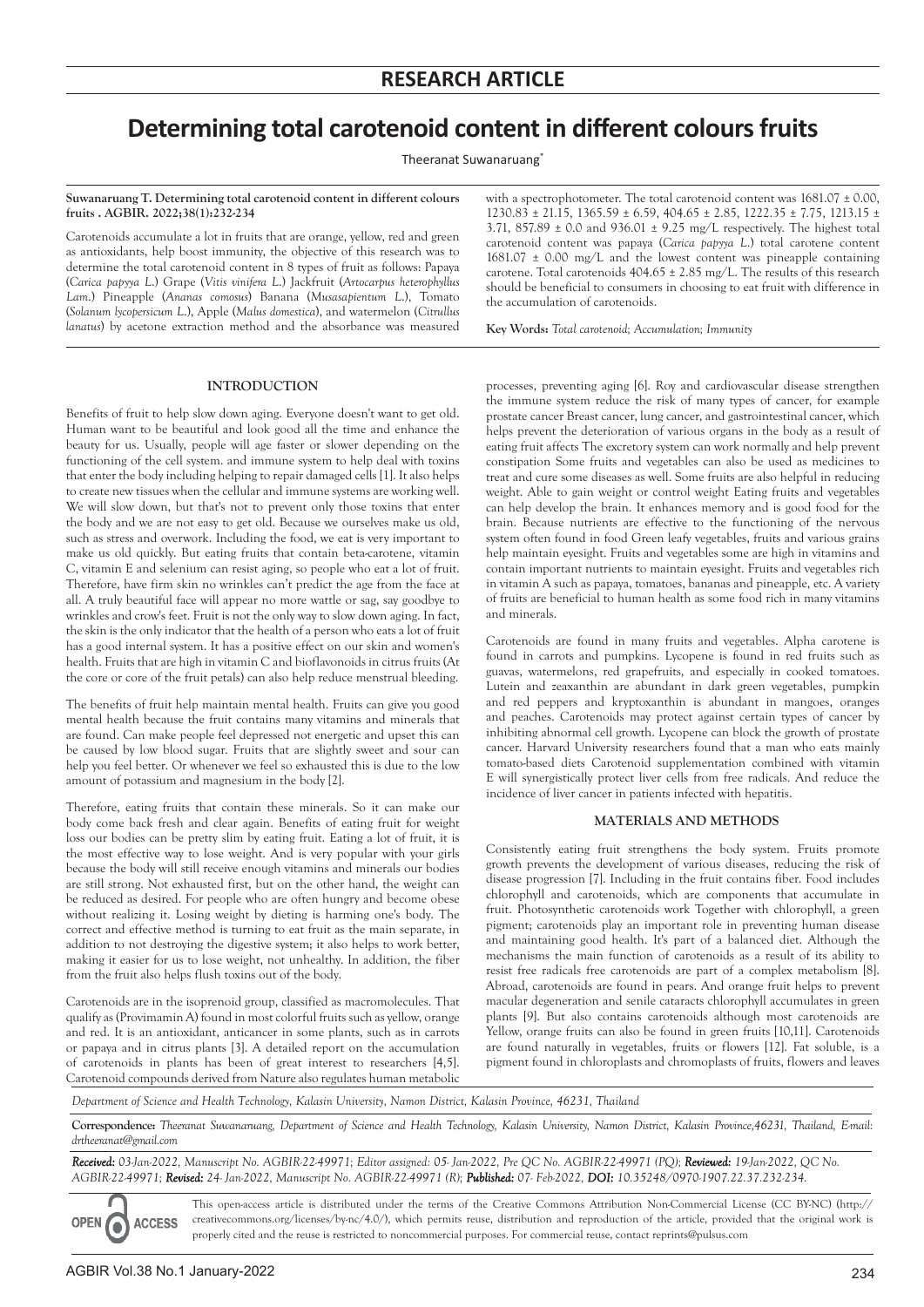# **Suwanaruang**

of plants. Algae and photosynthetic microorganisms [13]. And extracted carotenoids Naturally, beta-carotene is used as a dietary supplement for eating and astaxanthin used as supplementation in animal feed to increase the properties of the meat in terms of color Including the flavor that helps to enhance the growth of animals. Natural extracts carotene and astaxanthin can be extracted from nature especially various kinds of vegetables and fruits with yellow, red, green, including extracts from animals such as fish eggs or from shrimp shells [14]. Today, there are more than hundreds of carotenoids. Structurally verifiable and common in nature, carotenoids in plants absorb light energy to pass on to chlorophyll. Continuing reports of academic seminars (Proceedings) National Research Presentation Graduate Network Northern Rajabhat University No.172022 photosynthesis [15]. Carotene has the chemical formula C40H56.Vitamin A This reaction takes place within the liver. Pure carotene has a red crystalline color, insoluble in water but soluble in solvents. Organic solvent Carotene is easily oxidized by the oxygen in the air. Carotenoids in in the food industry, it is used as a food coloring that is extracted from nature [16]. It is a group of substances that are beneficial to the health of the body, helping to fight Free radicals protect against ultraviolet radiation. Protect plants from oxidative reactions. Due to light and prevent can destroy cells from free radicals from the foregoing, the There are many important carotenoids that help prevents the degeneration of many organs. Prevent disease as an anticancer especially to prevent eye diseases such as cataracts glass conjunctivitis Reduce the degeneration of eye cells and help maintain eyesight, making it possible to see in the dark. Reduce the degeneration of eye cells and treatment of conjunctiva and cornea cells. Look younger helping to treat oral maintenance digestive system respiratory system including the urinary system.

The aim of this research was to determine the total carotenoid content in 8 types of fruit as follows: Papaya (*Carica papyya L*.) Grape (*Vitis vinifera L*.) Jackfruit (*Artocarpus heterophyllus Lam*.) Pineapple (*Ananas comosus*) Banana (*Musasapientum L*.), Tomato (Solanum lycopersicum. L.), Apple (*Malus domestica*), and watermelon (*Citrullus lanatus*).

#### **Selected fruits samples**

Selected difference colors of fruits such as papayas (*Carica papyya L*.), grape (*Vitis vinifera L*.) jackfruit (*Artocarpus heterophyllus Lam*), pineapple (*Ananas comosus*), and banana (*Musasapientum L*.), tomato (Solanum lycopersicum. L.), apple (*Malus domestica*), and watermelon (Citrullus.lanatus). All the fruits are taken from the fruit market, Kalasin Province Thailand which is a fruit that comes from many places in Thailand and neighboring countries but were sold in Kalasin fruit market.

# **Chemical analysis**

5 g of the fruit was crushed by the extractor to 25 ml of acetone solution, shaken and sample was filtered. The extracted substance was then measured for absorbance at wavelengths of 470 nm, 645 nm and 663 nm by machine. Spectrophotometer by calculating the quantities of chlorophyll A and B first. Of the carotenoids in plants the association with green pigments requires first analyzing chlorophyll A and B from the formula.

Chlorophyll a=[12.7(A663)-2.69(A645)] × V/(1000 × W)

Chlorophyll b=[22.9(A645)-4.68(A663)] × V/(1000 × W)

And then save the resulting value to c the total carotenoid content was calculated using the following formula (Pallabi Kundu, Anitha K and Ramani N, 2016)

Total Carotenoid=[1000(A470)+3.27{(chlorophyll a)–(chlorophyll b)}] × V/  $(W \times 229)$ 

A=absorbance value (Abs)

V=acetone volume (ml)

W=sample weight (g)

#### **RESULTS**

Total carotenoids were determined in 8 types of fruit as follows: papaya (*Carica papyya L*.), grape (*Vitis vinifera L*.), jackfruit. (*Artocarpus heterophyllus Lam*.), Pineapple (*Ananas comosus*), Banana (Musa sapientum L.), Tomato(Solanum lycopersicum. L.), apple (*Malus domestica*) and watermelon (*Citrullus lanatus*). As follows, the amount of carotenoids was 1681.07 ± 0.00, 1230.83 ± 21.15,

 $1365.59 \pm 6.59$ ,  $404.65 \pm 2.85$ ,  $1222.35 \pm 7.75$ ,  $1213.15 \pm 3.71$ ,  $857.89 \pm 0.0$ and  $936.01 \pm 9.25$  mg/L, respectively (Table 1).

## **TABLE 1**

## **The carotenoids in fruits samples**

| <b>Fruits samples</b>                                                      | Total carotenoids (mg/L)t |
|----------------------------------------------------------------------------|---------------------------|
| Papaya (Carica papyya L)                                                   | 1681.07 ± 0.00 mg/L       |
| Grape (Vitis vinifera)                                                     | $1230.83 \pm 21.15$       |
| Jackfruit (Artocarpus heterophyllus<br>Lam.                                | $1365.59 \pm 6.59$        |
| Pineapple (Ananas comosus)                                                 | $404.65 \pm 2.85$         |
| Banana (Musasapientum L.)                                                  | $1222.35 \pm 7.75$        |
| Tomato (Solanum lycopersicum L.)                                           | $1213.15 \pm 3.71$        |
| Apple (Malus domestica).                                                   | $857.89 \pm 0.0$          |
| watermelon (Citrullus lanatus)                                             | $936.01 \pm 9.25$ mg/L    |
| Note: Highest total carotonoid content was nanova (Carica nanuva L.) total |                           |

**Note:** Highest total carotenoid content was papaya (*Carica papyya L*.) total carotene content 1681.07 ± 0.00 mg/L, and the lowest content was pineapple containing carotene. Total carotenoids 404.65 ± 2.85 mg/L

### **DISCUSSION**

The highest total carotenoid content was papaya (*Carica papyya L*.), followed by jackfruit (Artocarpus. heterophyllus Lam.), grapes (*Vitis vinifera L*.), bananas (Musa sapientum L.), tomatoes (Solanum lycopersicum.L.), watermelon (*Citrullus lanatus*), apple (*Malus domestica*) and pineapple (*Ananas comosus*), respectively. Total carotenoid content: 1681.07 ± 0.00, 1365.59  $\pm$  6.59, 1230.83  $\pm$  21.15, 1222.35  $\pm$  7.75, 1213.15  $\pm$  3.71, 936.01  $\pm$  9.25,  $857.89 \pm 0.0$ , and  $404.65 \pm 2.85$  mg/L The results of this research should be beneficial to consumers in choosing to eat a variety of fruits. Eat fruits and vegetables can make your skin better some fruits contain carotenoids. Carotene is high in fiber and contains minerals.

Trace elements and antioxidants in this study, papaya was found to be the fruit with the highest carotenoid content of the eight fruits. Foreign countries in Latin America found that In countries such as in Mexico, USA, Spain and Italy and many others, their fruits The pear family contains high amounts of carotenoids. In addition, Latin American countries use pears in their juices, nectar, syrups. Jams and other food products. In addition, research in Japan has also found carotene content there is also a collection of citrus fruits. Which is considered a natural source of carotene?

Most of us find carotene [17] occurs naturally and is widely distributed in plants qualification important work on antioxidant activity boosts the immune system and prevents chronic Alzheimer's disease. Often available in free or esterified form, and esterified carotenoids are formed by the acylation of fatty acids with xanthophylls in plant tissues [18]. Therefore, consumers can choose to eat fruit that has accumulated carotenoids in their locality. By consuming, focusing on fruits that have Orange, yellow, red are the main ones, however, consumers should be given the amount of carotene. In quantities appropriate to the needs of the body should eat a variety of plant foods for benefits and diversity. And the resulting phytochemical maximum benefit to the body feedback Local and seasonal fruits should be picked [19]. As an option and to encourage local people to eat and Cultivated and sold for the benefit of health and sanitation. Concerning the environment and the economy.

Eating fruits and vegetables can help develop the brain. Enhance memory and food for the brain as well. Because nutrients that affect the functioning of the nervous system they are often found in green leafy vegetables, fruits and grains.eye care some fruits and vegetables are high in vitamins. Nutrients called lutein (Lutein) and zeaxanthin (Zeaxanthin) are important nutrients in the maintenance of eyesight. The fruits and vegetables that are high in vitamin A are carrots, pumpkins, morning glory, kale, gourds, papayas, ripe mangos, etc. Eating more fruits and vegetables can make your skin look more beautiful. Because in addition to helping to have a beautiful and slender figure some fruits and vegetables are also rich in vitamin C and vitamin E, which is a skin food that helps to nourish the skin Stimulate the blood circulation of the skin make the skin rosy Skin looks healthy and smooth. It also helps in the synthesis of collagen in cells. Thus helping to make the skin tight and flexible, firm, not wrinkled prematurely as well [20].

Green fruit the substance that gives the green color is chlorophyll. There are also other compounds that have health-boosting properties, such as lutein, an antioxidant which help prevent cancer and reduce the incidence of macular